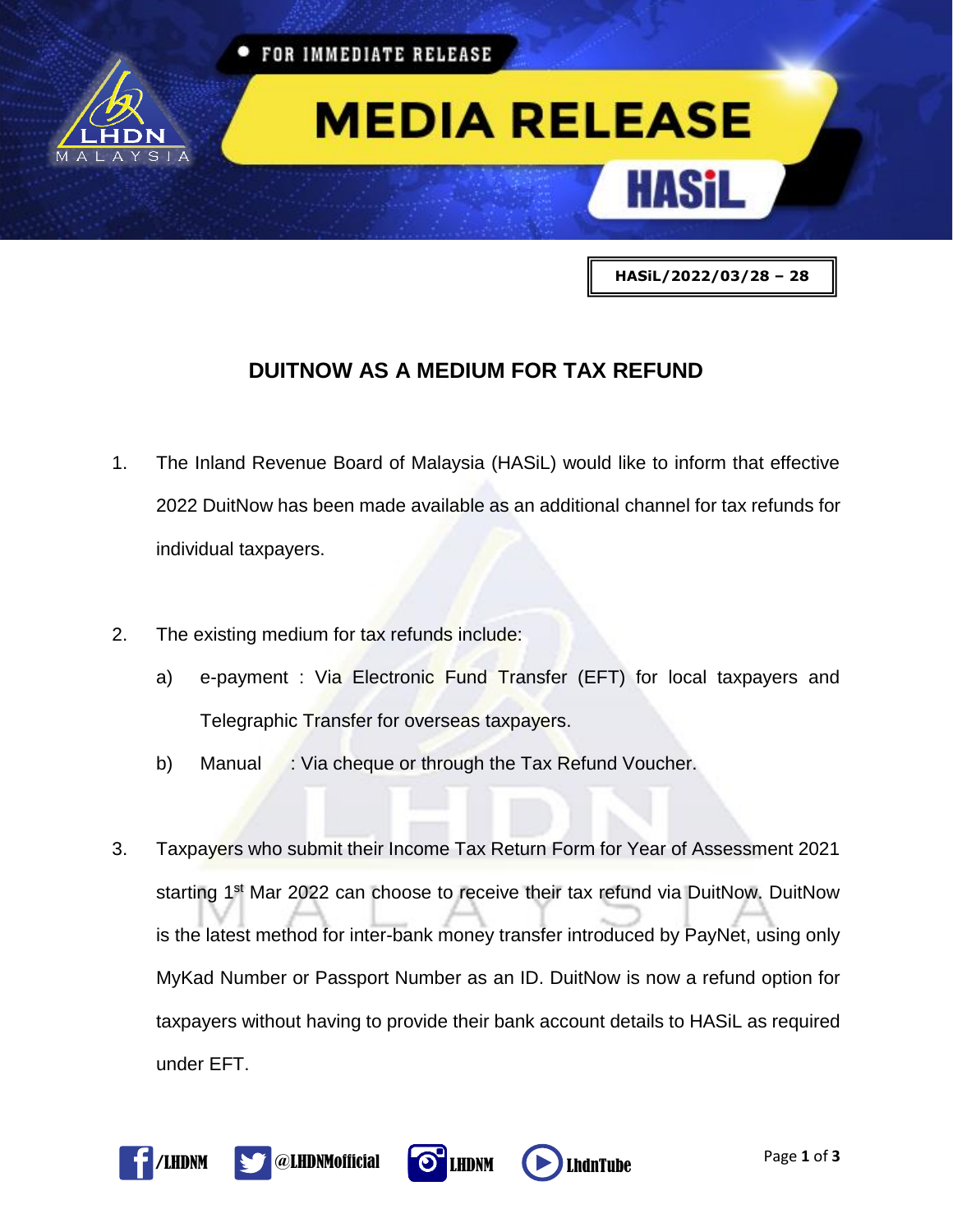- 4. Taxpayers will only need to register DuitNow with their respective banks by using MyKad Number/ Passport Number as Identity Number. **HASiL does not accept DuitNow registration using mobile phone number for tax refund purposes**.
- 5. Taxpayers who wish to receive tax refunds via DuitNow will only need to choose this method during e-Filing submissions or manual submissions. As a start, the DuitNow refund option is made available for individual taxpayers and will be gradually extended to corporate taxpayers by using the respective ROC Number as an Identity Number.
- 6. In the case where tax refund by DuitNow fails, the refund will be made via Electronic Fund Transfer (EFT) by using the taxpayer's bank account number and name based on existing record and data with HASiL.
- 7. DuitNow refund method is easy, safe, and real-time and has no transaction limit.
- 8. For further information and enquiries, please do not hesitate to contact us through:
	- a) Hasil Care Line at 03-8911 1000 / 603-8911 1100 (Overseas);
	- b) HASiL Live Chat; and
	- c) Feedback Form on HASiL Official Portal at

[https://maklumbalaspelanggan.hasil.gov.my/MaklumBalas/en-US/.](https://maklumbalaspelanggan.hasil.gov.my/MaklumBalas/en-US/)